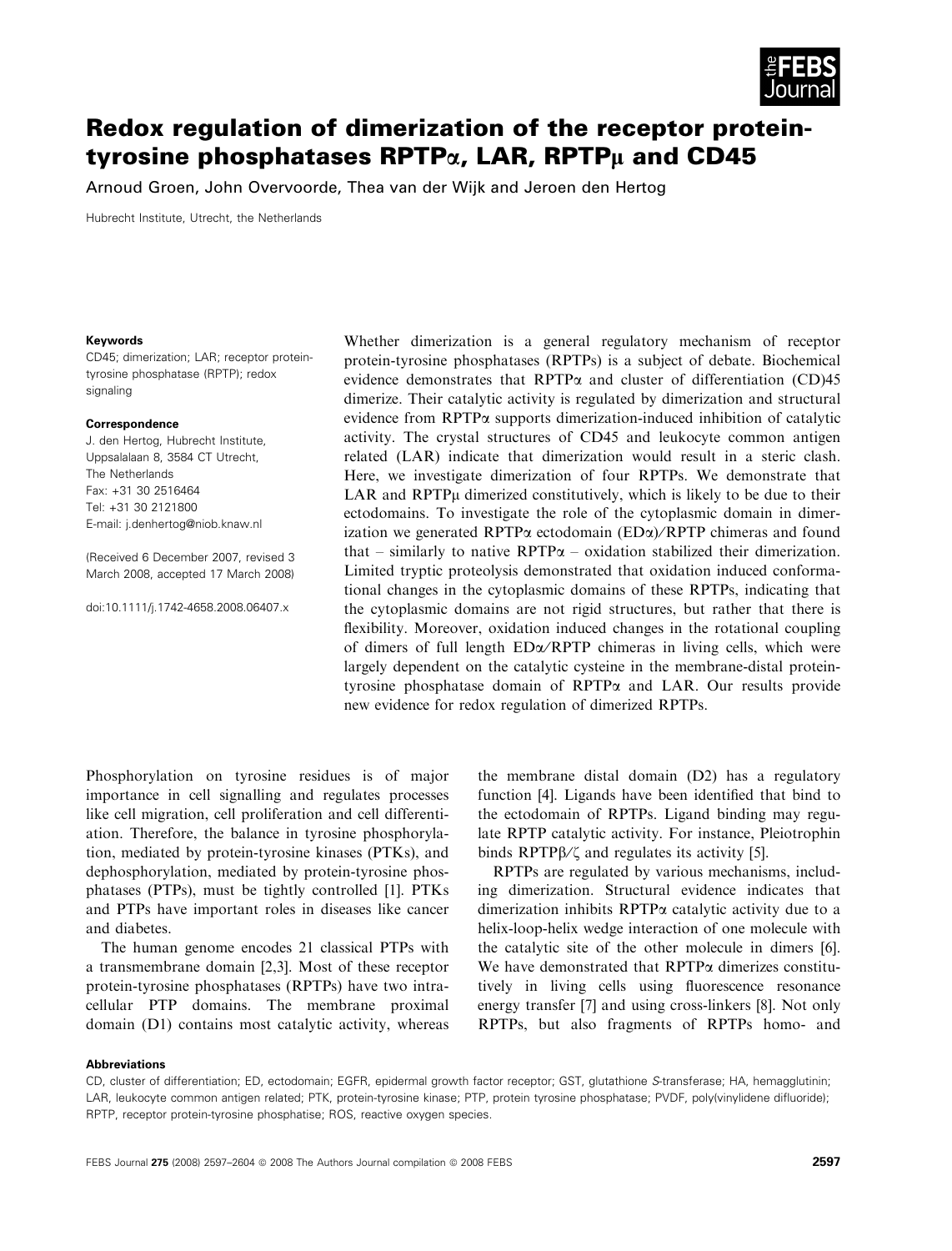heterodimerize [9–11]. Dimeric mutants with disulfide bonds in their ectodomain are catalytically active or inactive, depending on the exact location of the disulfide bond, indicating that rotational coupling within the dimers is crucial for  $RPTP\alpha$  activity [12,13]. Cluster of differentiation (CD)45 also forms dimers [14,15] and an epidermal growth factor receptor (EGFR)- CD45 chimera is functionally inactivated by EGFinduced dimerization [16], which is dependent on the wedge of CD45 [17,18]. However, the crystal structures of CD45 and leukocyte common antigen related (LAR) are not compatible with dimerization-induced inactivation caused by wedge-catalytic site interactions, due to a steric clash with their D2s [19,20]. Nevertheless, the inactive conformation might form if there were flexibility between D1 and D2.

Regulation of PTPs by oxidation is emerging as an important regulatory mechanism [21]. Reactive oxygen species (ROS) are produced in response to physiological stimuli [22–24] and oxidation of PTP1B enhances signaling [25,26]. The catalytic site cysteines of PTPs are highly susceptible to oxidation due to their low pKa [27]. Oxidation of PTP1B results in cyclic sulfenamide formation, which is reversible, inactivates the PTP, and protects the cysteine from irreversible double or triple oxidation [28,29]. We found that the catalytic cysteine of RPTPa-D2 is more susceptible to oxidation than RPTP $\alpha$ -D1 [30] and, in general, that PTPs are differentially oxidized [31]. Interestingly, these data are consistent with functional data which show that RPTPa-D2 is important for the effects of oxidation and acts as a redox sensor [8,13,32]. Oxidation of  $RPTP\alpha-D2$ , like PTP1B, results in the formation of cyclic sulfenamide at the catalytic site, which is stable and reversible by thiols [33].

The model that is emerging for regulation of  $RPTP\alpha$ suggests that it dimerizes constitutively (for a recent review see [34]). Depending on the quaternary structure,  $RPTP\alpha$  dimers are in the open (active) or closed (inactive) conformation. Oxidation or other stimuli may drive  $RPTP\alpha$  dimers into the closed (inactive) conformation. Here, we investigated dimerization and the role of oxidation in dimerization of a panel of four different RPTPs.

We compared four RPTPs from different subtypes, i.e.  $RPTP\alpha$ ,  $RPTP\mu$ ,  $CD45$  and  $LAR$ . We found that the cytoplasmic domains of these RPTPs may contribute to dimerization upon oxidation. Limited tryptic proteolysis indicated an oxidation-induced conformational change in the cytoplasmic domains and oxidation induced a change in rotational coupling of chimeric receptors, suggesting that this panel of dimerized RPTPs is regulated in a similar manner.

# Results

To investigate whether dimerization is a common mechanism for RPTPs, we assayed dimerization by coimmunoprecipitation of three different RPTPs, i.e. LAR, RPTPµ and, used as a control, RPTPa. Dimerization of full length CD45, the fourth RPTP that we investigated here, has been established previously [14,15]. Cos-1 cells were co-transfected with Myctagged and hemagglutinnin (HA)-tagged RPTP constructs. Cells were left untreated or were incubated with 0.1 mm or 1 mm  $H_2O_2$  for 5 min. Myc-tagged LAR co-immunoprecipitated with HA-tagged LAR in the absence or presence of  $H_2O_2$  (Fig. 1A). Likewise, Myc-tagged RPTPu co-immunoprecipitated constitutively with HA-tagged RPTP $\mu$  (Fig. 1B). RPTP $\alpha$ dimerized constitutively as detected by fluorescence resonance energy transfer and using cross-linkers [7,8]. As described previously [8], Myc-tagged RPTPa co-immunoprecipitated with HA-tagged RPTP $\alpha$  only after treatment with  $H_2O_2$  (Fig. 1C). Apparently, the binding affinity within  $RPTP\alpha$  dimers is too low to detect dimerization by co-immunoprecipitation under control conditions and the binding affinity increases upon  $H_2O_2$ -treatment. Taken together, we demonstrate here that LAR and RPTPµ co-immunoprecipitated constitutively, whereas RPTPa co-immunoprecipitated only after  $H_2O_2$  treatment.

The extensive ectodomains of LAR and RPTP $\mu$  may drive homophilic interactions [35–38]. To remove contributions of the ectodomains to dimerization, we generated chimeras consisting of the extracellular domain of RPTP $\alpha$  (ED $\alpha$ ) and the transmembrane plus intracellular domain of LAR or RPTPµ and performed co-immunoprecipitations. ED $\alpha$ /LAR homodimers were detectable under control conditions, yet co-immunoprecipitation increased significantly in response to H2O2-treatment (Fig. 1D). Co-immunoprecipitation of chimeric ED $\alpha$ /RPTP $\mu$  was only detected after H<sub>2</sub>O<sub>2</sub>treatment (Fig. 1D), similarly to  $RPTP\alpha$  (Fig. 1C).

We have shown previously that the cytoplasmic domain of RPTP $\alpha$  is essential for the H<sub>2</sub>O<sub>2</sub>-induced change in dimerization state.  $H_2O_2$  alters the conformation of RPTP $\alpha$ -D2, which is dependent on the catalytic site cysteine [8]. To investigate whether  $H_2O_2$ induced changes in the conformation of other RPTPs as well, we performed limited tryptic proteolysis [39] on glutathione S-transferase (GST) fusion proteins consisting of the intracellular domains of RPTPa, RPTPµ, CD45 or LAR. The fusion proteins were digested with trypsin for 1, 3 or 5 min and run on SDS-PAGE gels (Fig. 2). Samples were treated with 1 mm  $H_2O_2$  for 30 min, which predominantly results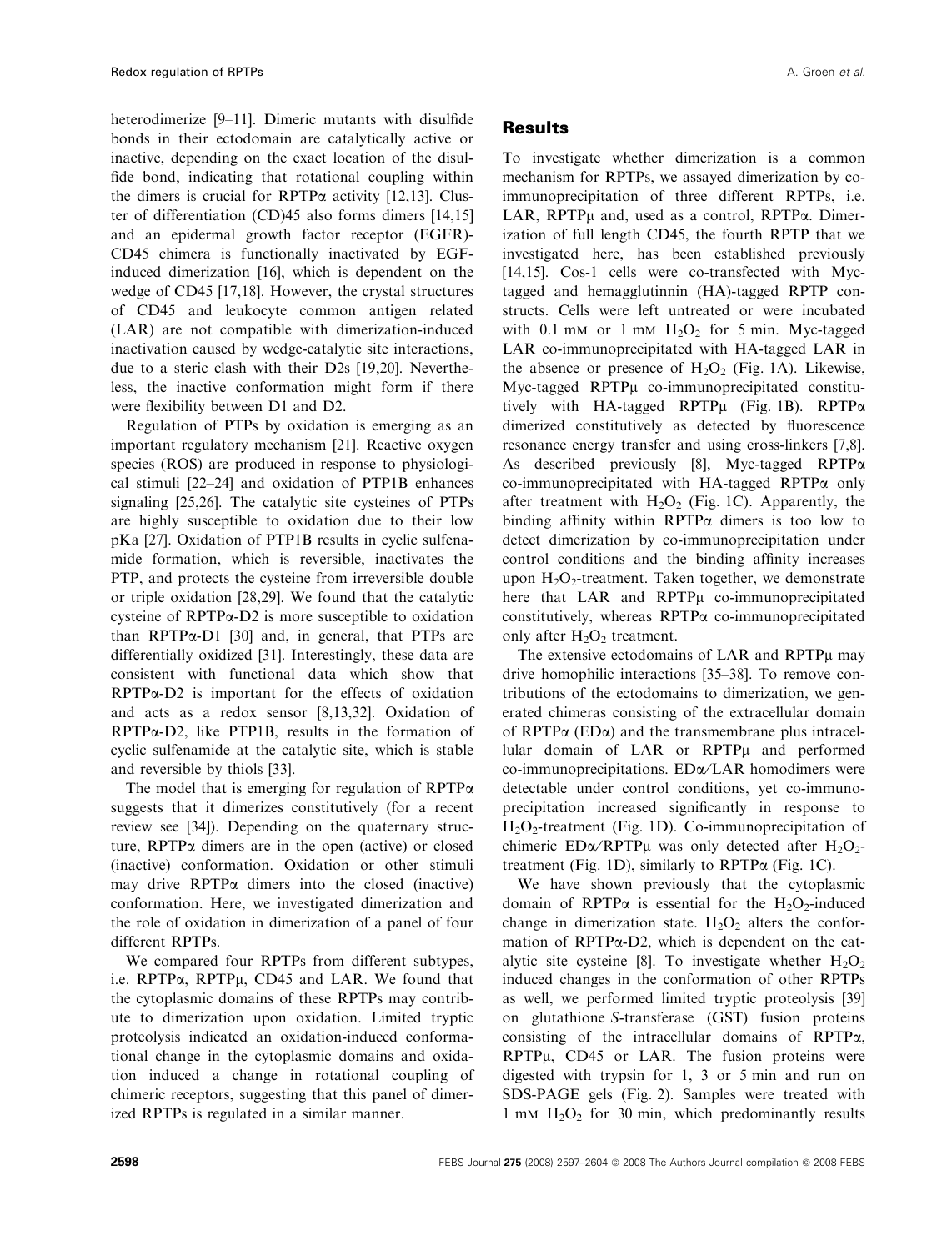

Fig. 1. Dimerization of LAR, RPTPµ and RPTPa. COS-1 cells were transiently co-transfected with (A) HA-tagged and/or Myc-tagged LAR, (B) HA-tagged and/or Myc-tagged RPTPµ or (C) HA-tagged and/or Myc-tagged RPTPa. Subsequently, cells were treated with 0.1 mm or 1 mm H<sub>2</sub>O<sub>2</sub> for 5 min as indicated. HA-tagged proteins were immunoprecipitated using anti-HA IgG (12CA5), boiled in reducing Laemmli sample buffer, resolved on 7.5% SDS-PAGE gels and blotted. The blots were probed with anti-Myc antibody (9E10) and anti-HA IgG. Expression of the Myc-tagged constructs was monitored in the lysates (WCL). (D) COS-1 cells were co-transfected with HA- and Myc-tagged ED $\alpha$ /LAR or ED $\alpha$ /RPTPµ chimeras and treated with H<sub>2</sub>O<sub>2</sub> for 5 min as indicated. HA-tagged proteins were immunoprecipitated, boiled in reducing Laemmli sample buffer, resolved on 7.5% SDS-PAGE gels and blotted. The blots were probed with anti-Myc IgG (9E10) and anti-HA IgG. Expression of the Myc-tagged constructs was monitored in the lysates (WCL).

in reversible oxidation [33] and limited proteolysis was repeated. The resulting protein bands were N-terminally sequenced by Edman degradation. Cleavage sites for RPTPa were found in the juxtamembrane region, in D1 and in D2 in the vicinity of the spacer region (Fig. 2A, supplementary Fig. S1). The difference in degradation pattern between reduced and oxidized RPTPa was striking. Novel and more intense bands (red arrows) were observed, as well as unchanged bands (black arrows) or decreased bands (green arrows) upon  $H_2O_2$  treatment. This indicates that tryptic sites became more exposed following oxidation. Analysis of the cut sites in the 3D crystal structure of reduced RPTPa (data not shown) showed that all sites were positioned at the surface of the protein. As a control, GST-PTPa was incubated for 20 min with  $H_2O_2$ , which did not affect RPTP $\alpha$  at all (Fig. 2E). Pre-treatment of trypsin with 1 mm  $H_2O_2$  for 20 min did not affect GST-RPTPa trypsinolysis (Fig. 2E), indicating that trypsin itself was not affected by  $H<sub>2</sub>O<sub>2</sub>$ .

Tryptic degradation of the other GST-PTP fusion proteins was also affected by oxidation (Fig. 2B–D). For GST-RPTPµ eight Coomassie-stainable bands were identified, five of which were affected by oxidation (Fig. 2B). The degradation pattern of CD45 showed a more complex digestion pattern and 14 bands were sequenced, which led to the identification of five tryptic sites. Interestingly, oxidation clearly induced changes in the tryptic digestion pattern (Fig. 2C), indicating that the conformation of CD45 changed upon oxidation. Tryptic digestion of LAR also showed a complex pattern with a striking difference between reduced and oxidized GST-LAR (Fig. 2D). The tryptic cleavage sites were localized throughout the cytoplasmic domains of these four RPTPs. One site was conserved in three of the four RPTPs at the  $-5$  position relative to the TyrTrpPromotif. However, in general the tryptic cleavage sites were not conserved (supplementary Fig. S1). Nevertheless, it is evident from this series of experiments that oxidation induced a conformational change in all four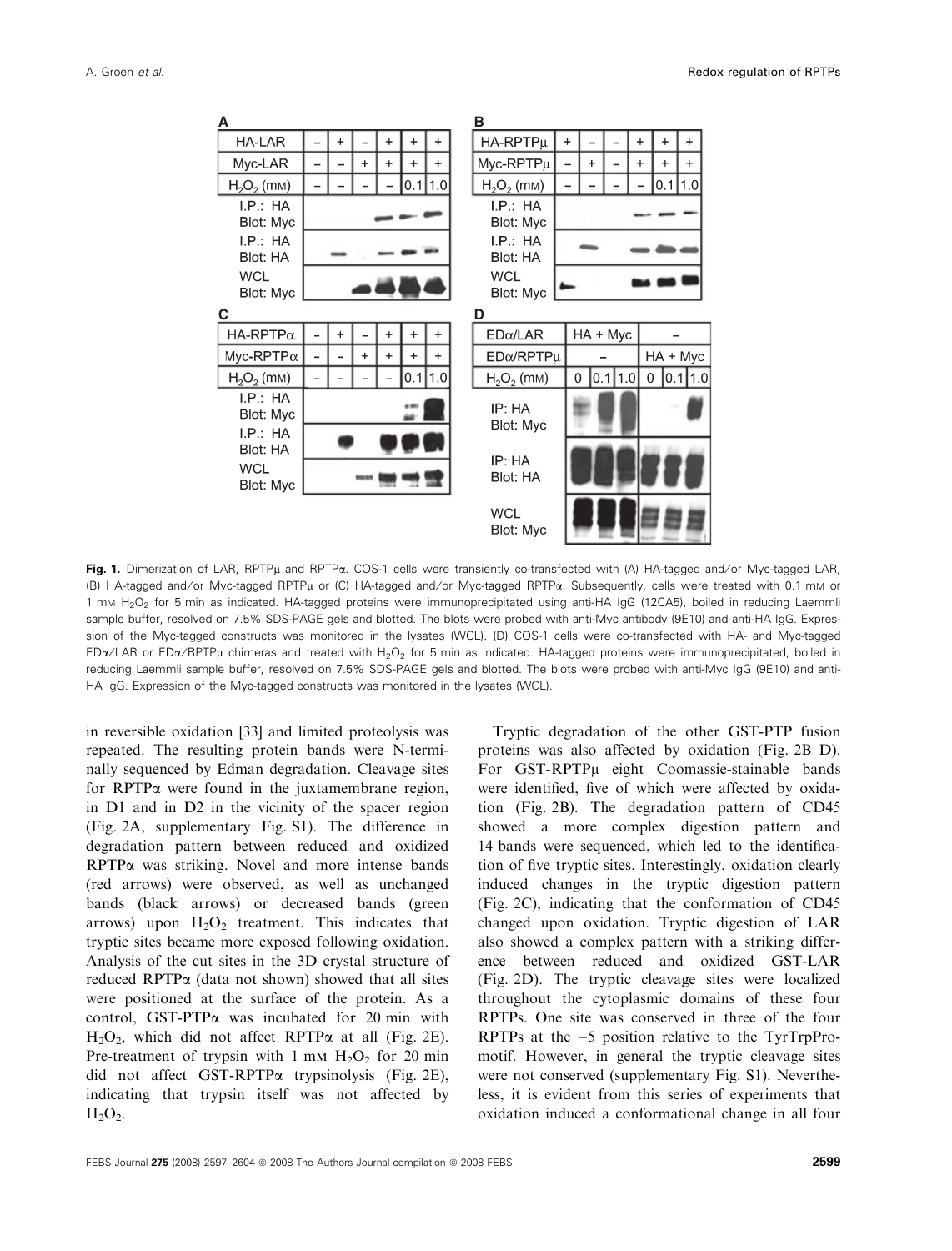

Fig. 2. Oxidation-induced conformational changes in the intracellular domains of RPTPs. GST-fusion proteins encoding the intracellular domain of (A) RPTP $\alpha$ , (B) RPTP<sub>u</sub>, (C) CD45 and (D) LAR were cut for 1, 3 and 5 min with 5  $\mu$ g·mL<sup>-1</sup> trypsin under reducing conditions (10 mm dithiothreitol, DTT) or oxidizing conditions (1 mm  $H_2O_2$ ; 20 min pre-treatment). Reactions were quenched by boiling for 5 min in reducing Laemmli sample buffer. Proteins were run on a 12.5% SDS-PAGE gel, blotted on PVDF membrane and stained with Coomassie. Bands of interest (shown by arrows) were cut out of the membrane and sequenced by Edman degradation. Black arrows indicate fragments that did not differ in intensity between reducing and oxidizing conditions. Green arrows indicate bands that were more intense under reducing conditions and red arrows indicate protein fragments that were more intense upon oxidation. Band numbers coincide with the numbers shown in the schematic representation of the protein fragments. (E) Trypsin itself is not affected by  $H_2O_2$ . GST-PTP $\alpha$  was treated with 1 mm  $H_2O_2$  for 20 min by itself and run on SDS-PAGE gel. Trypsin was pre-treated with  $H_2O_2$  for 20 min prior to proteolysis of GST-PTPa (P) for 1 min, or GST-PTPa was treated with 0.1 mm or 1 mm  $H_2O_2$  for 20 min and digested with trypsin for 1 min as in (A). The fusion proteins were blotted on PVDF membrane and stained with Coomassie. (F) The catalytic cysteines of RPTPa are responsible for the oxidation-induced conformational change. GST-PTPa (wt) and GST-PTPaC433S ⁄ C723S were incubated with dithiothreitol (D) or with  $H_2O_2$  as indicated and subsequently cut with 5  $\mu$ q·mL<sup>-1</sup> trypsin for 1 min. Membranes were stained with Coomassie blue.

RPTP cytoplasmic domains, resulting in a change in susceptibility to trypsin.

The dramatic change of the tryptic digestion patterns upon oxidation, led to the question as to what extent these differences were attributable to the catalytic cysteines.  $H_2O_2$ -treatment induced only minor changes in the limited tryptic degradation pattern of RPTPa-C433S/C723S in contrast to wild-type RPTPa. For instance, peptides 5, 6 and 7 (Fig. 2A) were induced by oxidation of wild-type RPTPa, but were not detected at all in the mutant (Fig. 2F). These data indicate that the observed change in degradation pattern in wild-type GST-RPTPa was the consequence of oxidation of the catalytic site cysteines. Taken together, these limited tryptic proteolysis suggest that oxidation induced a change in conformation of the intracellular domain of this panel of RPTPs.

A functional consequence of the change in conformation in the cytoplasmic domain is a change in rotational coupling within RPTP $\alpha$  dimers [13]. We have developed an accessibility assay facilitating analysis of the conformation of full length RPTPa. In mutant RPTPa with a disulfide bond in the extracellular domain, the HA-tag to the N-terminal side of  $RPTP\alpha$ is accessible or not accessible for the anti-HA-tag IgG, 12CA5, depending on the exact location of the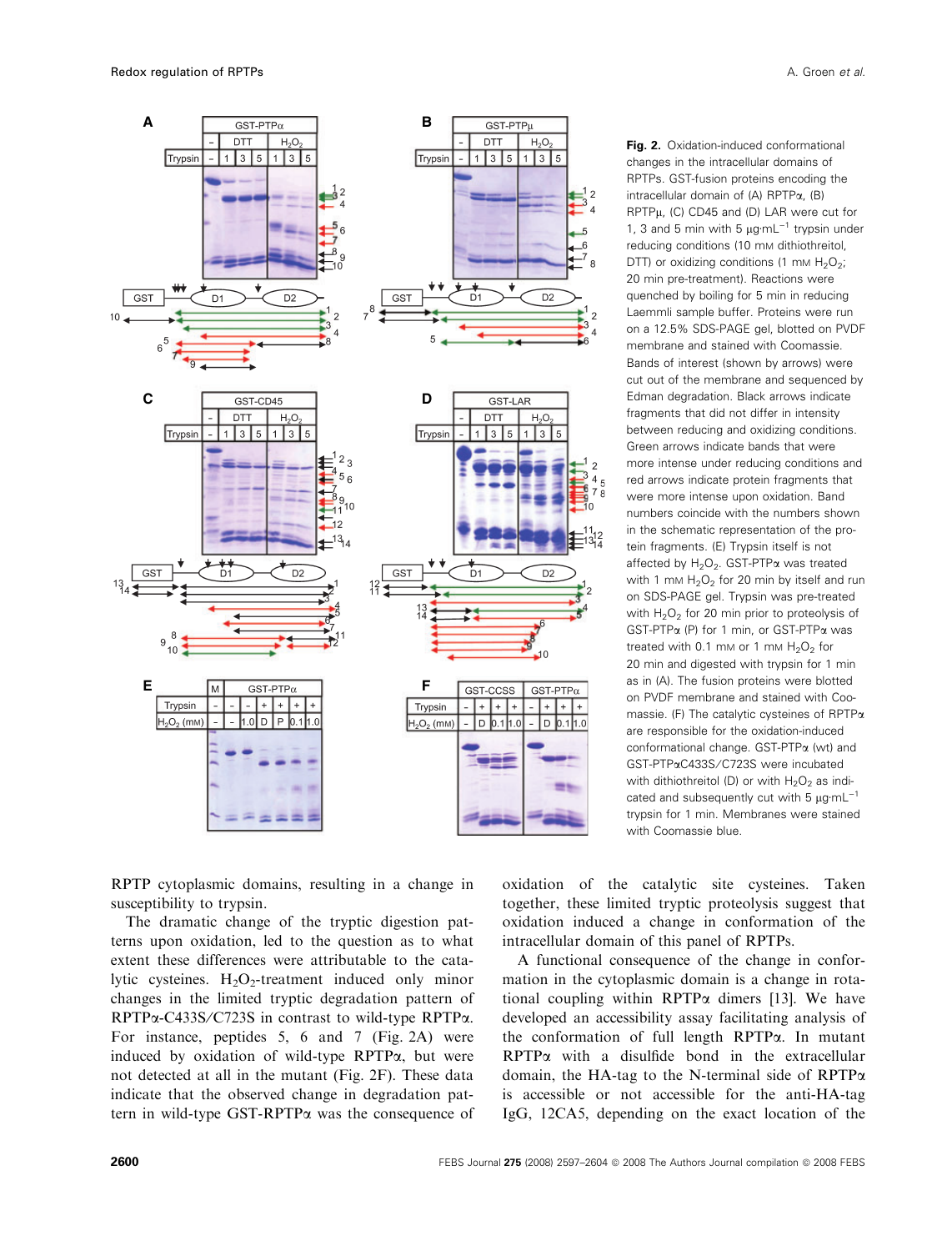|               | $ED\alpha/$<br>LAR |  | $\mathsf{ED}\alpha\mathsf{/}$<br>LAR<br>C1829S |   | $ED\alpha/$<br>$RPTP\mu$ |   | $\mathsf{ED}\alpha\mathsf{/}$<br>CD45 |   | $ $ RPTP $\alpha$ RPTP $\alpha$<br>WT |  | C723S |  |
|---------------|--------------------|--|------------------------------------------------|---|--------------------------|---|---------------------------------------|---|---------------------------------------|--|-------|--|
| $H_2O_2$ (mM) | 0                  |  | 0                                              | 1 | 0                        | 1 | 0                                     | 1 | 0                                     |  | 0     |  |
| a             |                    |  |                                                |   |                          |   |                                       |   |                                       |  |       |  |
| na            |                    |  |                                                |   |                          |   |                                       |   |                                       |  |       |  |

**Fig. 3.** Oxidation induced changes in rotational coupling of EDa ⁄ RPTP chimeras. COS-1 cells were transfected with the chimeras as indicated. Cells were treated with or without 1 mm  $H_2O_2$  for 5 min and the accessible (a) and non-accessible (na) fractions of the proteins were obtained (see Material and methods). Samples were boiled in reducing Laemmli sample buffer, run on a 7.5% SDS-PAGE gel, blotted and immunostained with anti-HA IgG (12CA5). These experiments were repeated at least three times and representative blots are shown here.

disulfide bond. The epitope tag in wild-type  $RPTP\alpha$  is not accessible under control conditions. The ectodomains of both monomers in the dimer are required for this effect, suggesting that the epitope tag of one monomer is masked by the ectodomain of the other monomer in the dimer, and vice versa. Since the epitope tag in monomeric RPTPa would be accessible, we concluded that dimerization of wild-type RPTPa under control conditions was extensive [13].  $H_2O_2$  induced a change in conformation, releasing the HA-tag which is now accessible for 12CA5. This phenomenon is dependent on the catalytic cysteine in RPTPa-D2 (Fig. 3). Here, we used the accessibility assay for the three  $ED\alpha/RPTP$  chimeras in the presence and absence of  $H<sub>2</sub>O<sub>2</sub>$ . Basal level accessibility was detectable in all three chimeras. This may be due to subtle differences in quaternary structure of the chimeras compared to native RPTPa, or to the presence of low amounts of monomers. Nevertheless, there was a clear difference in accessibility between oxidized and reduced LAR,  $RPTP\mu$  and  $CD45$  chimeras, as was the case for RPTPa (Fig. 3). Mutation of Cys1829 in LAR-D2 abolished this effect, similarly to mutant RPTPa-C723S (Fig. 3). These results are consistent with oxidation inducing a change in rotational coupling, and suggest an important role for the catalytic cysteine of D<sub>2</sub> in the process.

## **Discussion**

Whether regulation of RPTPs by dimerization is a general feature is a subject of debate. There is ample evidence that RPTPs dimerize in living cells. Chemical cross-linkers show dimerization of CD45, RPTP $\alpha$  and Sap-1 [8,12,14,40]. In addition, we have used fluorescence resonance energy transfer to show homodimerization of  $RPTP\alpha$  in living cells [7]. Dimerization of many RPTPs may be driven by their transmembrane domain, since the transmembrane domains of 18 out of 19 RPTPs mediated dimerization of fusion proteins above background levels [41]. The PTP domains are involved in homo- and heterodimerization as well [9– 11]. Co-immunoprecipitation experiments demonstrate dimerization of full length RPTPa [8], CD45 [15], RPTP $\epsilon$  [42] and RPTP $\sigma$  [43]. LAR and RPTP $\mu$  also dimerized constitutively (Fig. 1).

Structural and functional evidence supports the hypothesis of an important role for dimerization as a regulator of RPTPs [6,12,16]. All RPTP crystal structures solved to date contain wedge-like structures to the N-terminal side of the D1, similar to the inhibitory wedge in RPTPa. However, the crystal structures of the intracellular domains of LAR [19] and CD45 [20] suggest that dimerization is unlikely to occur due to steric hindrance, assuming that there is no flexibility in the cytoplasmic domain of RPTPs. Using limited tryptic proteolysis, we found differences in the patterns of  $RPTP\alpha$ ,  $RPTP\mu$ ,  $LAR$  and  $CD45$  before and after  $H_2O_2$ -treatment (Fig. 2), demonstrating that oxidation induced changes in the conformation of the cytoplasmic domains of these RPTPs. These results suggest there is flexibility in the cytoplasmic domain of RPTPs, and are evidence against rigid conformations that prohibit regulation of dimerized RPTPs.

Oxidation induced a conformational change in the cytoplasmic domain of  $RPTP\alpha$ ,  $RPTP\mu$ ,  $LAR$  and CD45 (Fig. 2) and concomitant changes in rotational coupling (Fig. 3). The catalytic cysteine in D2 of  $RPTP\alpha$  and LAR was required for the change in rotational coupling. Oxidation-induced changes in rotational coupling may drive RPTP dimers into an inactive conformation, similarly to  $RPTP\alpha$  [8]. Alternatively, changes in rotational coupling may result in binding to different ligands extracellularly, which would represent 'inside-out' signaling [13]. This model is supported by the finding that only dimeric RPTP $\sigma$ ectodomain bound ligand, and that changes in rotational coupling within the RPTP $\sigma$  ectodomain affect ligand binding [43]. Our results suggest that oxidationinduced changes in the cytoplasmic domain may result in binding to different ligands extracellularly, and hence suggest that oxidation may regulate 'inside-out' signaling.

We demonstrate here that RPTPs can be regulated by oxidation using  $H_2O_2$  at physiologically relevant concentrations (0.1–1.0 mm). Growth factor receptor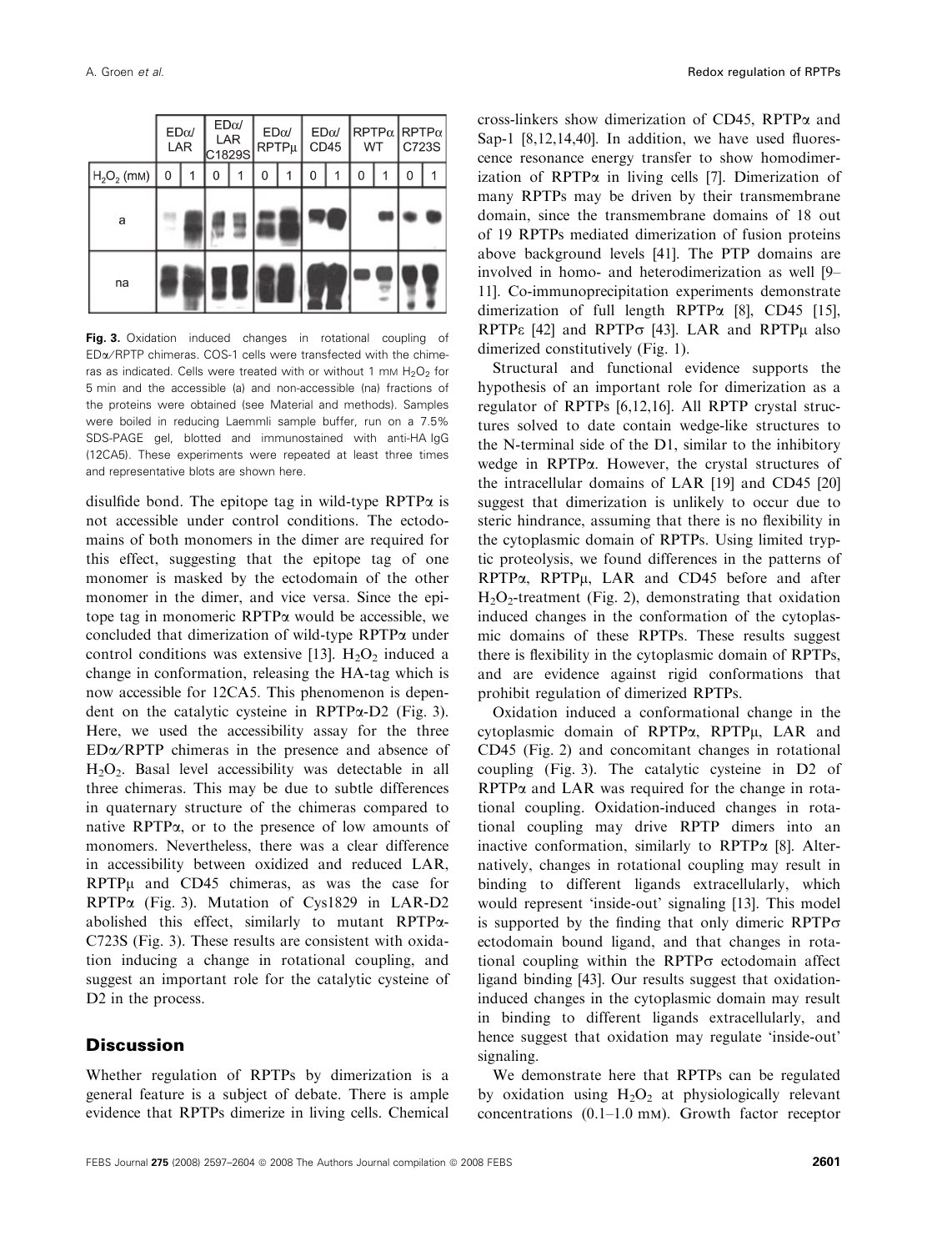activation results in the production of ROS in cells, equivalent to the exogenous addition of upto 2 mm  $H_2O_2$  [24]. This prompted us to test whether growth factor receptor activation induced co-immunoprecipitation of RPTP $\alpha$  and/or changes in accessibility. Unfortunately, to date we have not yet identified growth factors or other stimuli that induced differences in co-immunoprecipitation of RPTPa. We hypothesize that this is due to localized production of ROS at sites where  $RPTP\alpha$  is not localized. We will continue to search for stimuli that regulate oxidation of RPTPs.

In conclusion, the results we present here are consistent with dimerization being a general regulatory mechanism for RPTPs. We provide evidence that RPTPs dimerize constitutively. Moreover, oxidation induced conformational changes in the cytoplasmic domain of all four RPTPs tested, altering rotational coupling within RPTP dimers. These conformational changes may regulate the catalytic activity or function of RPTP dimers.

# Materials and methods

## **Constructs**

HA- and Myc-tagged PSG5-13 eukaryotic expression vectors were made containing full-length RPTPµ or LAR. PSG5-13 vectors containing tagged RPTP $\alpha$  were previously described [8]. Chimeras encoded the HA- or Myc-tagged extracellular domain of RPTP $\alpha$  (1–141), together with the transmembrane region and the intracellular domain of LAR (1235–stop), CD45 (426–stop) or RPTP $\mu$  (865–stop). Mutants were made by site directed mutagenesis. pGEXbased expression vectors encoding GST fusion proteins contained RPTPµ (865-1452), Lar (1275-1897) or CD45 (448–1152).

# Cell Culture, immunoprecipitation and immunoblotting

COS-1 cells were grown in Dulbecco's modified Eagle's medium ⁄F12 supplemented with 7.5% fetal bovine serum. Transient transfection of COS-1 cells was done by calcium phosphate precipitation as described previously. The next day, COS-1 cells were serum starved and 16 h later the cells were treated with variable concentrations of  $H_2O_2$  for 5 min or left untreated.

COS-1 cell lysis was done by scraping in cell lysis buffer (CLB; 50 mm Hepes, pH 7.5, 150 mm NaCl, 1.5 mm MgCl2, 1 mm EGTA, 10% glycerol, 1% Triton X-100, 1 mm aprotinin, 1 mm leupeptin, 1 mm ortho-vanadate). Cell lysates were cleared and an aliquot was boiled in equal volume  $2 \times$  Laemmli sample buffer and run on a 7.5% SDS-PAGE gel.

Immunoprecipitation was done with anti-HA IgG 12CA5 and protein A sepharose for  $2-3$  h at  $4 \text{ }^{\circ}C$ . Following immunoprecipitation, beads were washed four times with HNTG (20 mm Hepes, pH 7.5, 150 mm NaCl, 10% glycerol, 0.1% Triton X-100) and subsequently boiled in Laemmli sample buffer for 5 min and run on an SDS-PAGE gel. Proteins were subsequently transferred by semi-dry blotting to a poly(vinylidene difluoride) (PVDF) membrane. Immunoblotting was visualized by enhanced chemoluminescence.

Accessibility assays were performed as previously described [13]. Transfected COS-1 cells were treated with or without  $H_2O_2$  for 5 min and were incubated on ice with anti-HA IgG for 1 h. After washing, cells were lysed in CLB and lysates were incubated with protein A sepharose beads for 30 min to collect the accessible (a) fraction of the protein. The lysates were removed and anti-HA tag immunoprecipitations were done on these lysates to collect the non-accessible (na) fraction. All immunoprecipitates were washed  $4\times$  with HNTG and samples were loaded on 7.5% SDS-PAGE gel for immunoblotting.

# Limited tryptic proteolysis and Edman degradation

GST-fusion proteins were incubated with  $1 \text{ mm H}_2\text{O}_2$  or with 10 mm dithiothreitol for 20 min and cut with  $5 \mu$ g·mL<sup>-1</sup> trypsin for 1, 3 or 5 min. Reactions were quenched by boiling in  $2 \times$  Laemmli sample buffer for 5 min. Proteins were loaded on a 12.5% SDS-PAGE gel and blotted. The blots were stained with Coomassie blue and protein bands of interest were cut out and sequenced by Edman degradation at Department of Lipid Chemistry, Utrecht University.

# Acknowledgements

The authors would like to thank A. Weiss (University of California, San Francisco, CA, USA) for the mouse CD45 cDNA. This work was supported in part by grants from the Dutch Cancer Society/Koningin Wilhelmina Fonds and the Research Council for Earth and Life Sciences (ALW) with financial aid from the Netherlands Organisation for Scientific Research (NWO).

# References

- 1 Hunter T (1995) Protein kinases and phosphatases: the yin and yang of protein phosphorylation and signaling. Cell 80, 225–236.
- 2 Alonso A, Sasin J, Bottini N, Friedberg I, Friedberg I, Osterman A, Godzik A, Hunter T, Dixon J & Mustelin T (2004) Protein tyrosine phosphatases in the human genome. Cell 117, 699–711.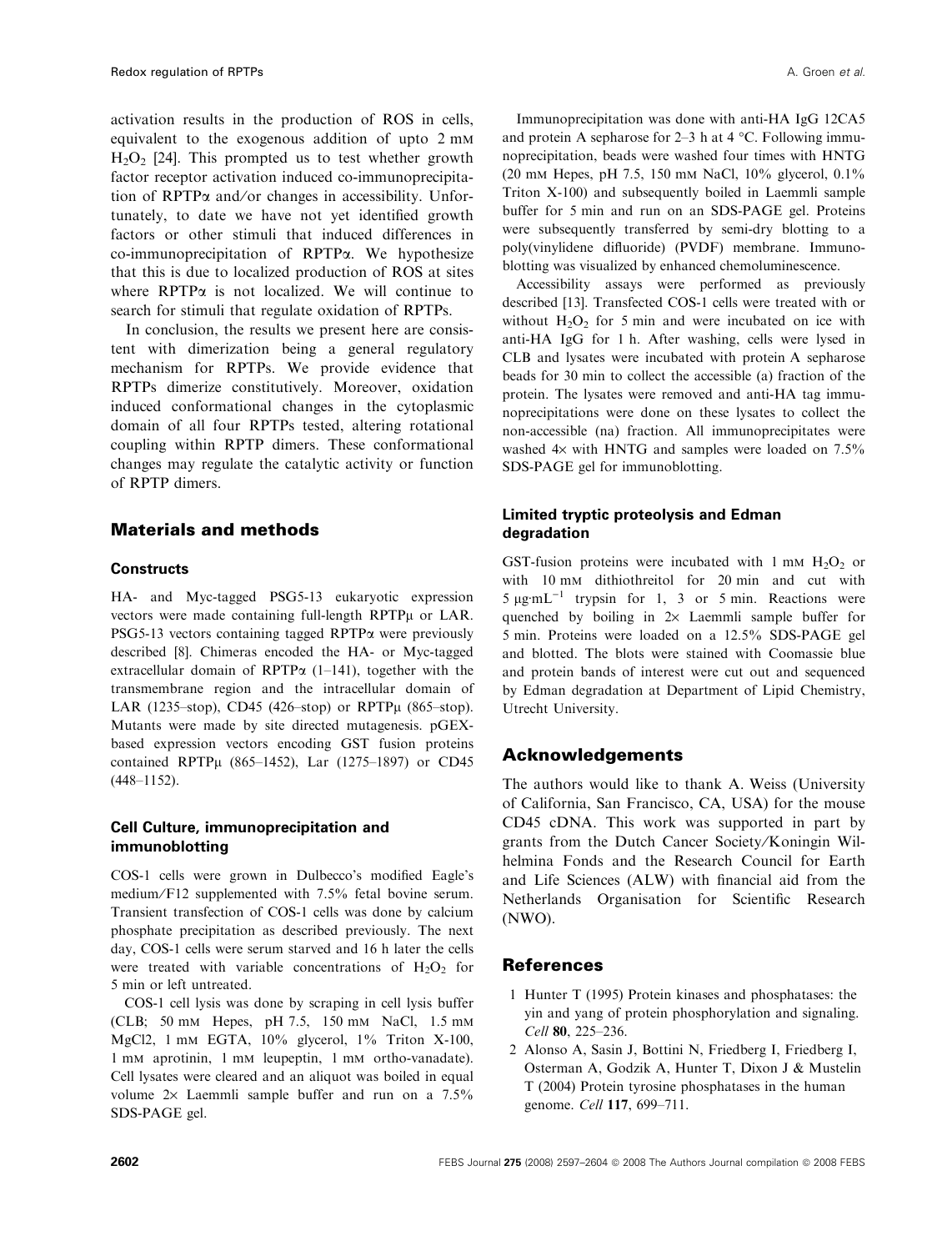- 3 Andersen JN, Jansen PG, Echwald SM, Mortensen OH, Fukada T, Del Vecchio R, Tonks NK & Moller NP (2004) A genomic perspective on protein tyrosine phosphatases: gene structure, pseudogenes, and genetic disease linkage. FASEB J 18, 8–30.
- 4 den Hertog J (2004) Receptor protein-tyrosine phosphatases. Topics in Current Genetics 5, 253–274.
- 5 Meng K, Rodriguez-Pena A, Dimitrov T, Chen W, Yamin M, Noda M & Deuel TF (2000) Pleiotrophin signals increased tyrosine phosphorylation of beta betacatenin through inactivation of the intrinsic catalytic activity of the receptor-type protein tyrosine phosphatase beta/zeta. Proc Natl Acad Sci USA 97, 2603-2608.
- 6 Bilwes AM, den Hertog J, Hunter T & Noel JP (1996) Structural basis for inhibition of receptor protein-tyrosine phosphatase-alpha by dimerization. Nature 382, 555–559.
- 7 Tertoolen LG, Blanchetot C, Jiang G, Overvoorde J, Gadella TW Jr, Hunter T & den Hertog J (2001) Dimerization of receptor protein-tyrosine phosphatase alpha in living cells. BMC Cell Biol 2, 8.
- 8 Blanchetot C, Tertoolen LG & den Hertog J (2002) Regulation of receptor protein-tyrosine phosphatase alpha by oxidative stress. EMBO J 21, 493–503.
- 9 Blanchetot C & den Hertog J (2000) Multiple interactions between receptor protein-tyrosine phosphatase (RPTP) alpha and membrane-distal protein-tyrosine phosphatase domains of various RPTPs. J Biol Chem 275, 12446–12452.
- 10 Blanchetot C, Tertoolen LG, Overvoorde J & den Hertog J (2002) Intra- and intermolecular interactions between intracellular domains of receptor proteintyrosine phosphatases. J Biol Chem 277, 47263–47269.
- 11 Jiang G, den Hertog J & Hunter T (2000) Receptor-like protein tyrosine phosphatase alpha homodimerizes on the cell surface. Mol Cell Biol 20, 5917–5929.
- 12 Jiang G, den Hertog J, Su J, Noel J, Sap J & Hunter T (1999) Dimerization inhibits the activity of receptor-like protein-tyrosine phosphatase-alpha. Nature 401, 606– 610.
- 13 van der Wijk T, Blanchetot C, Overvoorde J & den Hertog J (2003) Redox-regulated rotational coupling of receptor protein-tyrosine phosphatase alpha dimers. J Biol Chem 278, 13968–13974.
- 14 Takeda A, Wu JJ & Maizel AL (1992) Evidence for monomeric and dimeric forms of CD45 associated with a 30-kDa phosphorylated protein. J Biol Chem 267, 16651–16659.
- 15 Xu Z & Weiss A (2002) Negative regulation of CD45 by differential homodimerization of the alternatively spliced isoforms. Nat Immunol 3, 764–771.
- 16 Desai DM, Sap J, Schlessinger J & Weiss A (1993) Ligand-mediated negative regulation of a chimeric transmembrane receptor tyrosine phosphatase. Cell 73, 541–554.
- 17 Majeti R, Bilwes AM, Noel JP, Hunter T & Weiss A (1998) Dimerization-induced inhibition of receptor protein tyrosine phosphatase function through an inhibitory wedge. Science 279, 88-91.
- 18 Majeti R, Xu Z, Parslow TG, Olson JL, Daikh DI, Killeen N & Weiss A (2000) An inactivating point mutation in the inhibitory wedge of CD45 causes lymphoproliferation and autoimmunity. Cell 103, 1059-1070.
- 19 Nam HJ, Poy F, Krueger NX, Saito H & Frederick CA (1999) Crystal structure of the tandem phosphatase domains of RPTP LAR. Cell 97, 449-457.
- 20 Nam HJ, Poy F, Saito H & Frederick CA (2005) Structural basis for the function and regulation of the receptor protein tyrosine phosphatase CD45. J Exp Med 201, 441–452.
- 21 Tonks NK (2005) Redox redux: revisiting PTPs and the control of cell signaling. Cell 121, 667–670.
- 22 Meng TC, Fukada T & Tonks NK (2002) Reversible oxidation and inactivation of protein tyrosine phosphatases in vivo. Mol Cell 9, 387–399.
- 23 Reynolds AR, Tischer C, Verveer PJ, Rocks O & Bastiaens PI (2003) EGFR activation coupled to inhibition of tyrosine phosphatases causes lateral signal propagation. Nat Cell Biol 5, 447–453.
- 24 Sundaresan M, Yu ZX, Ferrans VJ, Irani K & Finkel T (1995) Requirement for generation of  $H_2O_2$  for plateletderived growth factor signal transduction. Science 270, 296–299.
- 25 Lee SR, Kwon KS, Kim SR & Rhee SG (1998) Reversible inactivation of protein-tyrosine phosphatase 1B in A431 cells stimulated with epidermal growth factor. J Biol Chem 273, 15366–15372.
- 26 Mahadev K, Wu X, Zilbering A, Zhu L, Lawrence JT & Goldstein BJ (2001) Hydrogen peroxide generated during cellular insulin stimulation is integral to activation of the distal insulin signaling cascade in 3T3-L1 adipocytes. J Biol Chem 276, 48662–48669.
- 27 Zhang ZY & Dixon JE (1993) Active site labeling of the Yersinia protein tyrosine phosphatase: the determination of the pKa of the active site cysteine and the function of the conserved histidine 402. Biochemistry 32, 9340–9345.
- 28 Salmeen A, Andersen JN, Myers MP, Meng TC, Hinks JA, Tonks NK & Barford D (2003) Redox regulation of protein tyrosine phosphatase 1B involves a sulphenyl-amide intermediate. Nature 423, 769–773.
- 29 van Montfort RL, Congreve M, Tisi D, Carr R & Jhoti H (2003) Oxidation state of the active-site cysteine in protein tyrosine phosphatase 1B. Nature 423, 773–777.
- 30 Persson C, Sjoblom T, Groen A, Kappert K, Engstrom U, Hellman U, Heldin CH, den Hertog J & Ostman A (2004) Preferential oxidation of the second phosphatase domain of receptor-like PTP-alpha revealed by an antibody against oxidized protein tyrosine phosphatases. Proc Natl Acad Sci USA 101, 1886–1891.